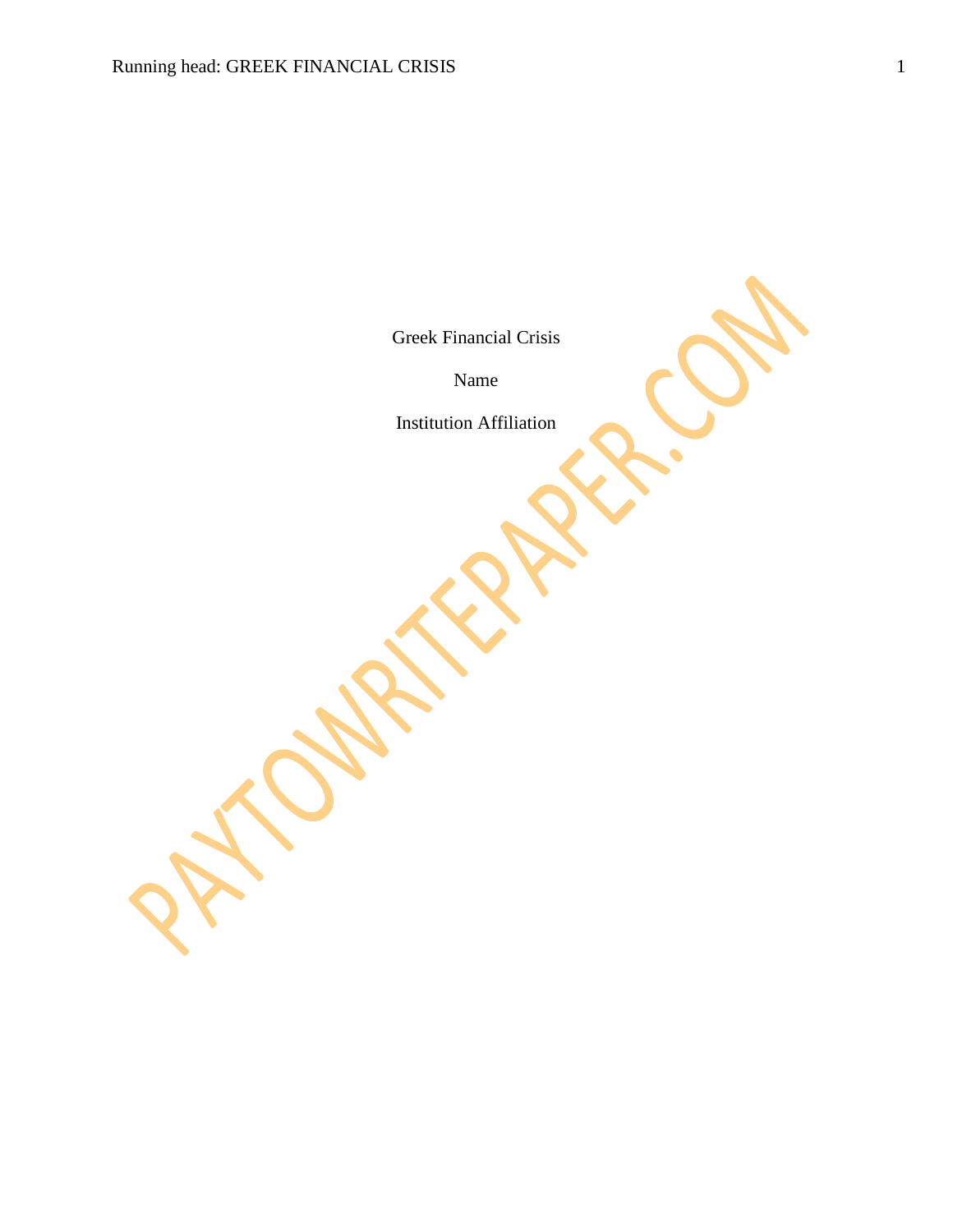## Greek Financial Crisis

Greece's economy has experienced financial and management crisis since 2009. While concerns concentrate on the sustainability of the country's debt, the crisis has resulted in the collapse of the Greek economy and adverse effects on the rest of Europe. The nation's debt level has increased to 170% of GDP, unemployment has tripled to 25%, and the economy contracted to 25%. Despite interventions from other European governments, Greece continues to experience serious economic challenges.

The Greece economic crisis has caused significant political upheavals in Europe and has evolved into a political crisis affecting the European integration. Analysts believe that a debate between European government representatives about the appropriate crisis response in Greece has caused increased political tensions (Ardagna  $\&$  Caselli, 2014). Other European countries publicly oppose economic reforms viewed as an unjust imposition by other governments which fuels political differences and growing concern about the democratic legitimacy of European institutions. For example, the political tension between Germany and France has a negative impact on EU countries. Additionally, the Greek crisis has exposed different issues with the institutional structure of the Eurozone whose members use a common currency and monetary policy (Selvaraj, 2015).

The Greek crisis has led to a strained relationship between Europe and the United States. Since the beginning of interventions to solve the Greek economic crisis, European countries have shown less concentration on key US-European policy priorities such as cooperation on Russia sanctions, talks about the planned Transatlantic Trade and Investment Partnership (T-TIP) and the ongoing post-Ukraine conflict recovery (Ardagna & Caselli, 2014). Europe has been an important economic and political partner of the United States for many years and the Greek crisis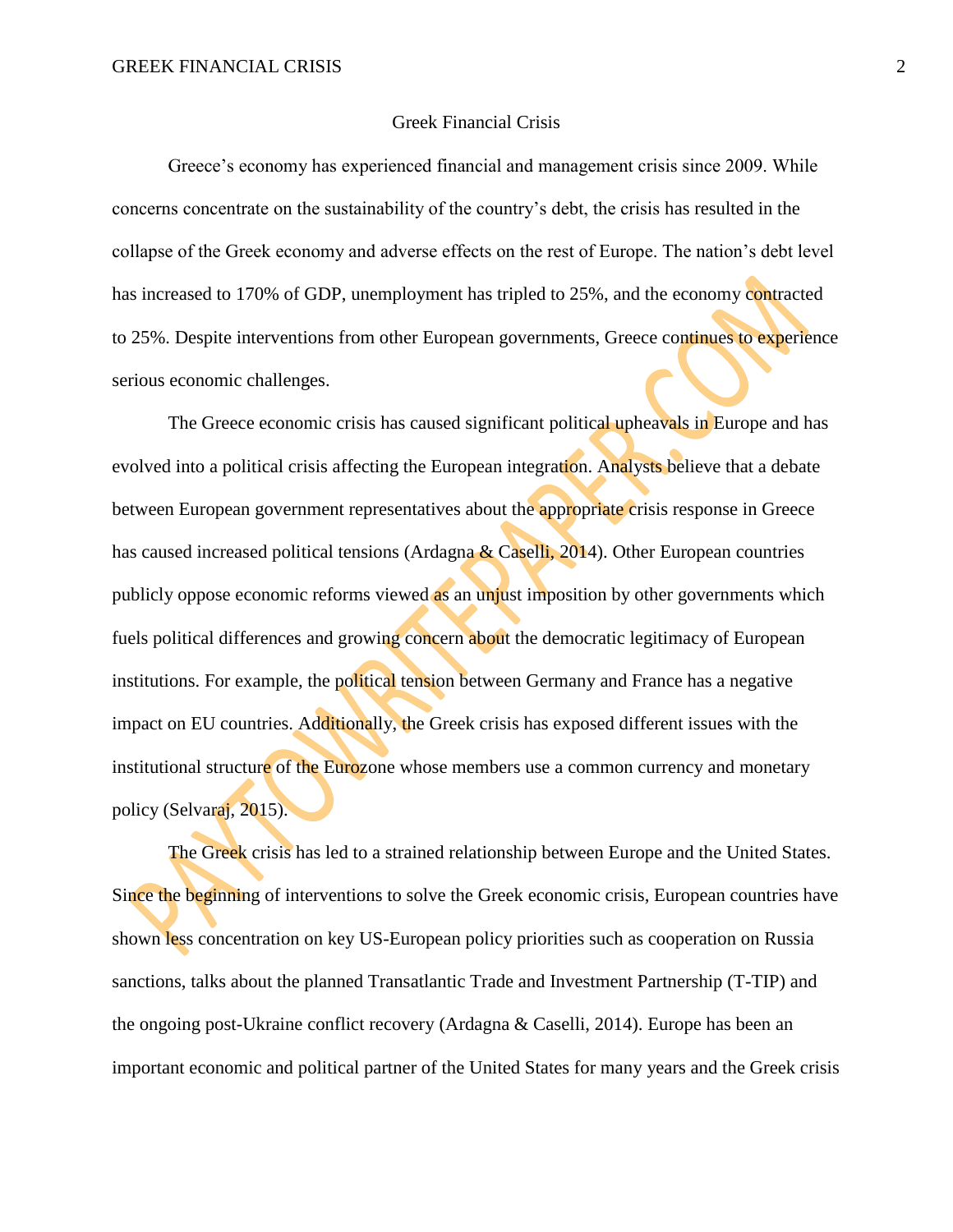has constrained this. Issues regarding the Greek crisis has resulted in extensive efforts to save the nation thus jeopardizing the economic and strategic importance to Europe's partners, especially the US (Selvaraj, 2015).

The ongoing Greece debt crisis has directly affected the economic performance of other European countries. Even though different countries in Europe have experienced different levels of economic performance, the Greek financial crisis has led to associated economic recession effects that have spilled over to other Eurozone members. Some of the related recession effects in the Eurozone include increased rates of unemployment, a decrease in GDP to below pre-crisis levels and low productivity and competitiveness (Arghyrou,  $\&$  Tsoukalas, 2011). Additionally, European banks possess high levels of debts and nonperforming loans that result in the inability to provide credit, thus slowing down economic growth. Efforts to revive the Greek's economy have led to an increased burden to Eurozone's creditors to Greece.

This paper has outlined the effects of Greece's financial troubles to the rest of Europe. Greece has been at the center of this financial crisis since 2009 and the adverse effects experienced by other countries in Europe are attributed to the efforts to save the Greek economy. The main troubles caused by the Greece crisis include political tensions among European countries, strained relationship between the Europe and the United States and the deteriorating economic performance of the Eurozone.